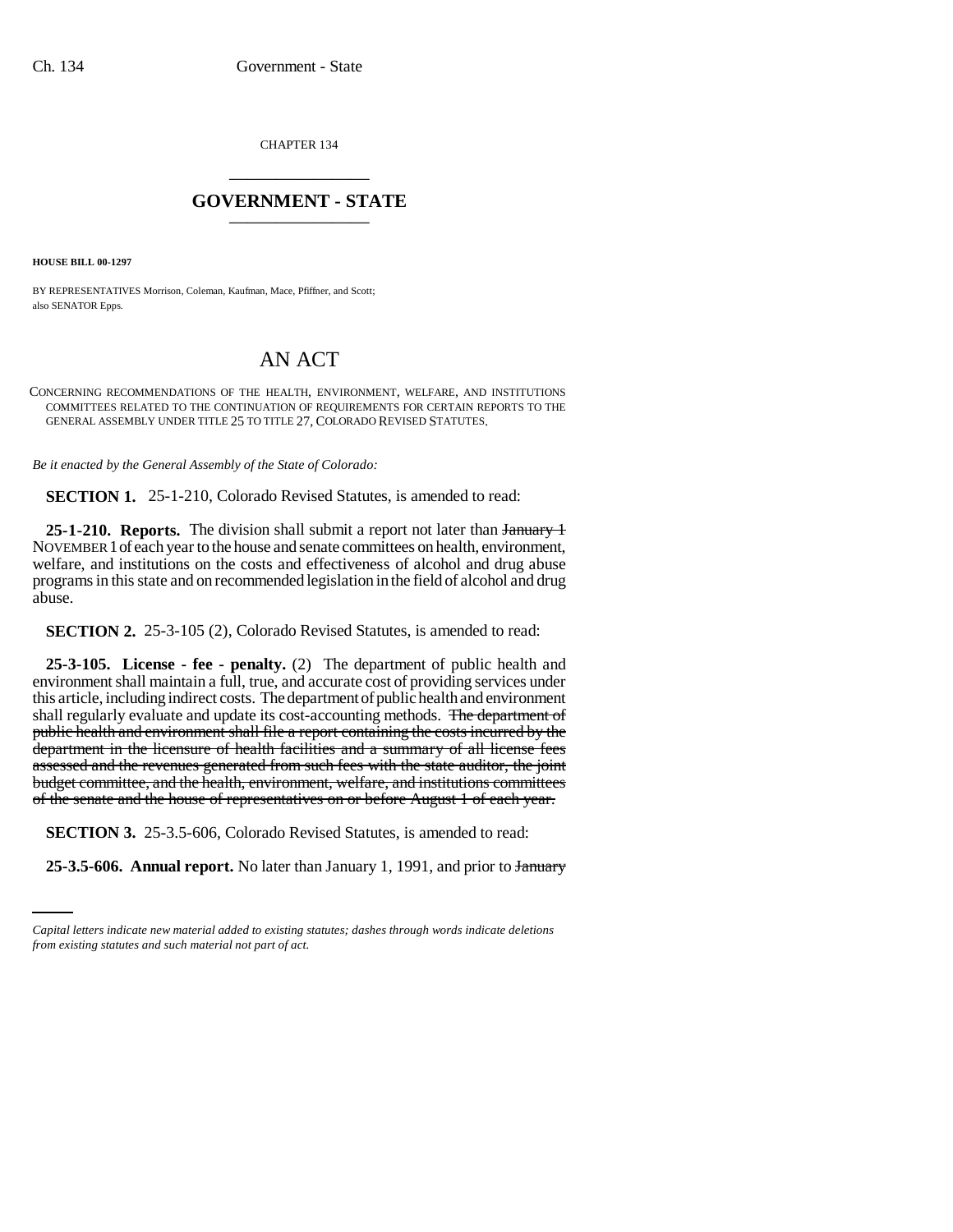Government - State Ch. 134

1 NOVEMBER 1 of each year thereafter, the department, in cooperation with the council, shall submit a report to the health, environment, welfare, and institutions committees and the joint budget committee of the general assembly on the moneys credited to the emergency medical services account and on the expenditure of such moneys during the preceding fiscal year. Such report shall contain a listing of the grant recipients, proposed projects, and a statement of the short-term and long-term planning goals of the department, the EMS division, and the council to further implement the provisions of this part 6.

**SECTION 4.** 25-3.5-709, Colorado Revised Statutes, is amended to read:

**25-3.5-709. Annual report.** No later than January 1, 1999, and prior to January 1 NOVEMBER 1 of each year thereafter, the department, in cooperation with the trauma council, the EMS council, and where appropriate, the joint council, shall submit a report to the health, environment, welfare, and institutions committees and the joint budget committee of the general assembly on the quality of the statewide trauma care system. Such report shall include an evaluation of each component of the statewide trauma care system and any recommendation for legislation concerning the statewide trauma care system or any component thereof.

**SECTION 5.** 25-4-1905 (1), Colorado Revised Statutes, is amended to read:

**25-4-1905. Confidentiality of information collected.** (1) The advisory committee shall compile, analyze, and evaluate the information and data submitted to the registry. The advisory committee shall submit an annual report with its findings, conclusions, and recommendations to the governor, the state board of health, and the health, environment, welfare, and institutions committees of the house of representatives and the senate.

**SECTION 6. Repeal.** 25-16-104.8, Colorado Revised Statutes, is repealed as follows:

**25-16-104.8. Report required.** The attorney general shall report annually to the general assembly on the disposition of all moneys appropriated to the department of law for the costs associated with litigating any case pursuant to the federal act and on the progress of suits filed with such moneys.

**SECTION 7. Repeal.** 26-1-110 (1), Colorado Revised Statutes, is repealed as follows:

**26-1-110. Publications.** (1) The executive director shall prepare and transmit annually, in the form and manner prescribed by the heads of the principal departments pursuant to the provisions of section 24-1-136, C.R.S., a report accounting to the governor and the health, environment, welfare, and institutions committees of the house of representatives and senate of the general assembly for the efficient discharge of all responsibilities assigned by law to the state department or to the state board.

**SECTION 8. Repeal.** 26-4-524, Colorado Revised Statutes, is repealed as follows:

**26-4-524. Report of effectiveness of single entry point system to the general**